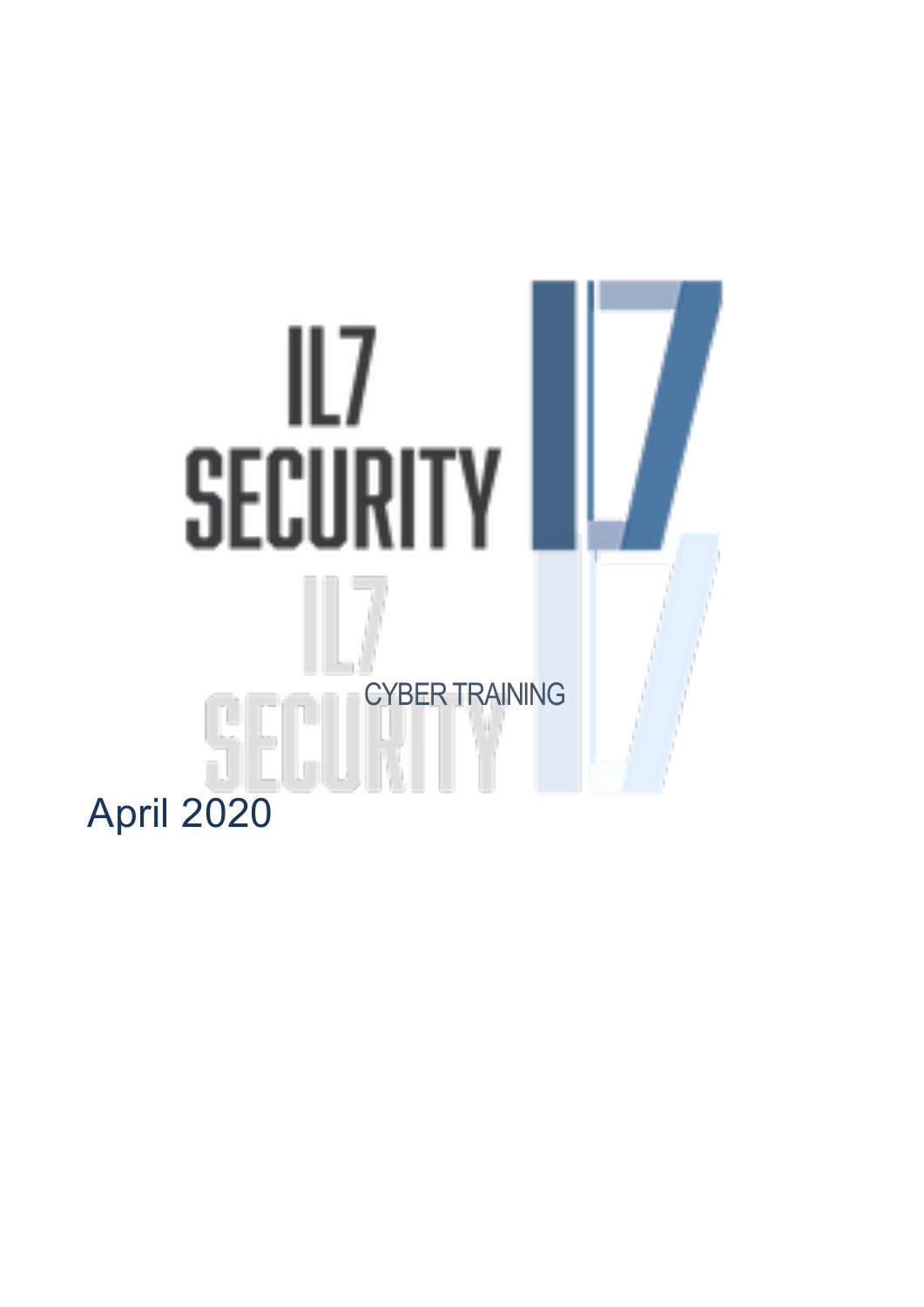# **Contents**

| $\mathbf{1}$   | Overview                                   | $\overline{3}$          |
|----------------|--------------------------------------------|-------------------------|
| 1.1            | Purpose                                    | $\mathbf{3}$            |
| 1.2            | Scope                                      | 3                       |
| 1.3            | Applicability                              | $\mathbf{3}$            |
| $\overline{2}$ | <b>Cyber TrainingPolicy</b>                | $\overline{4}$          |
| 2.1            | <b>Policy and Controls</b>                 | $\overline{\mathbf{4}}$ |
| 3              | <b>General Requirements</b>                | 5                       |
| 4              | Training Leads shall ensure that:          | $\boldsymbol{6}$        |
| 5              | <b>Project Specialisation Requirements</b> | $\overline{7}$          |
| 6              | Exemptions, Exceptions and Breaches        | 8                       |
| 6.1            | <b>Exemptions and Exceptions Policy</b>    | 8                       |
| $6.2$          | <b>Breach of Policy</b>                    | 8                       |
|                |                                            |                         |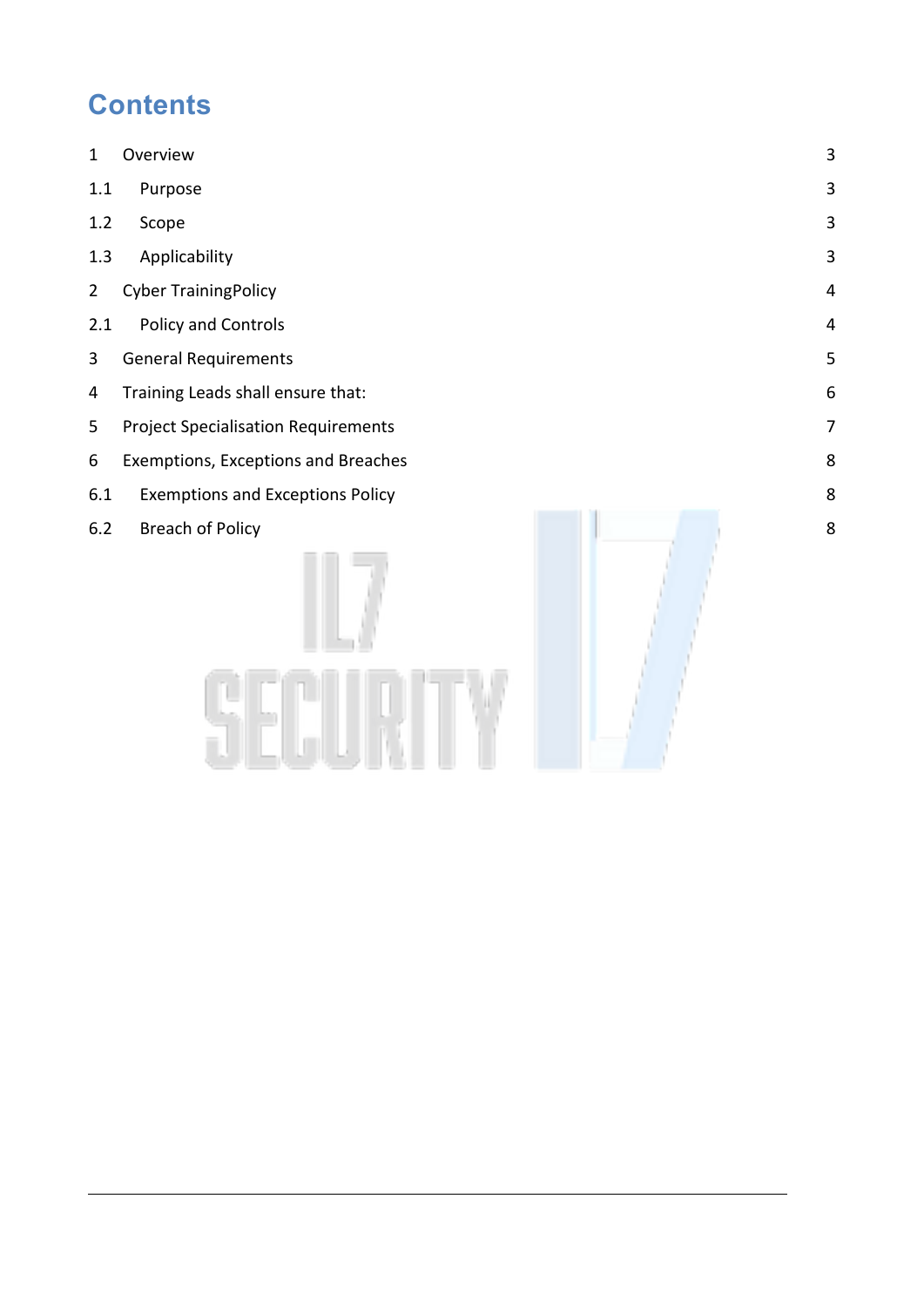## <span id="page-2-0"></span>**1 Overview**

Due to their ability to directly access and influence IT systems, people (users and administrators) represent one of the largest areas of risk to the security of IT systems and the protection of the confidentiality, integrity and availability of information.

Technical controls can only go so far in mitigating the risks from users and so the behaviour of people when using IT systems is fundamental to maintaining the security of IT systems and protecting the confidentiality, integrity and availability of IL7 information.

Therefore, a strong security culture is key to ensuring security of IL7 information and a robust training and awareness programme is necessary to embed this culture and ensure that users:

- Understand their roles and responsibilities related to the security of IL7 systems;
- Understand IL7's security principles, policy, procedures, and practice;
- Have relevant knowledge of the various management, operational, and technical security controls required and available to protect information resources for which they are responsible.

### <span id="page-2-1"></span>**1.1 Purpose**

This document provides guidelines for building and maintaining a comprehensive awareness and training program, as part of the GRA security responsibilities.

### <span id="page-2-2"></span>**1.2 Scope**

The scope of this guideline covers what IL7 should do to design, develop, implement, and maintain a security awareness and training program. The scope includes awareness and training needs of all IL7 staff from employees to supervisors and functional managers, to executive-level managers.

## <span id="page-2-3"></span>**1.3 Applicability**

This Policy applies to all personnel who work at and/or on behalf of IL7.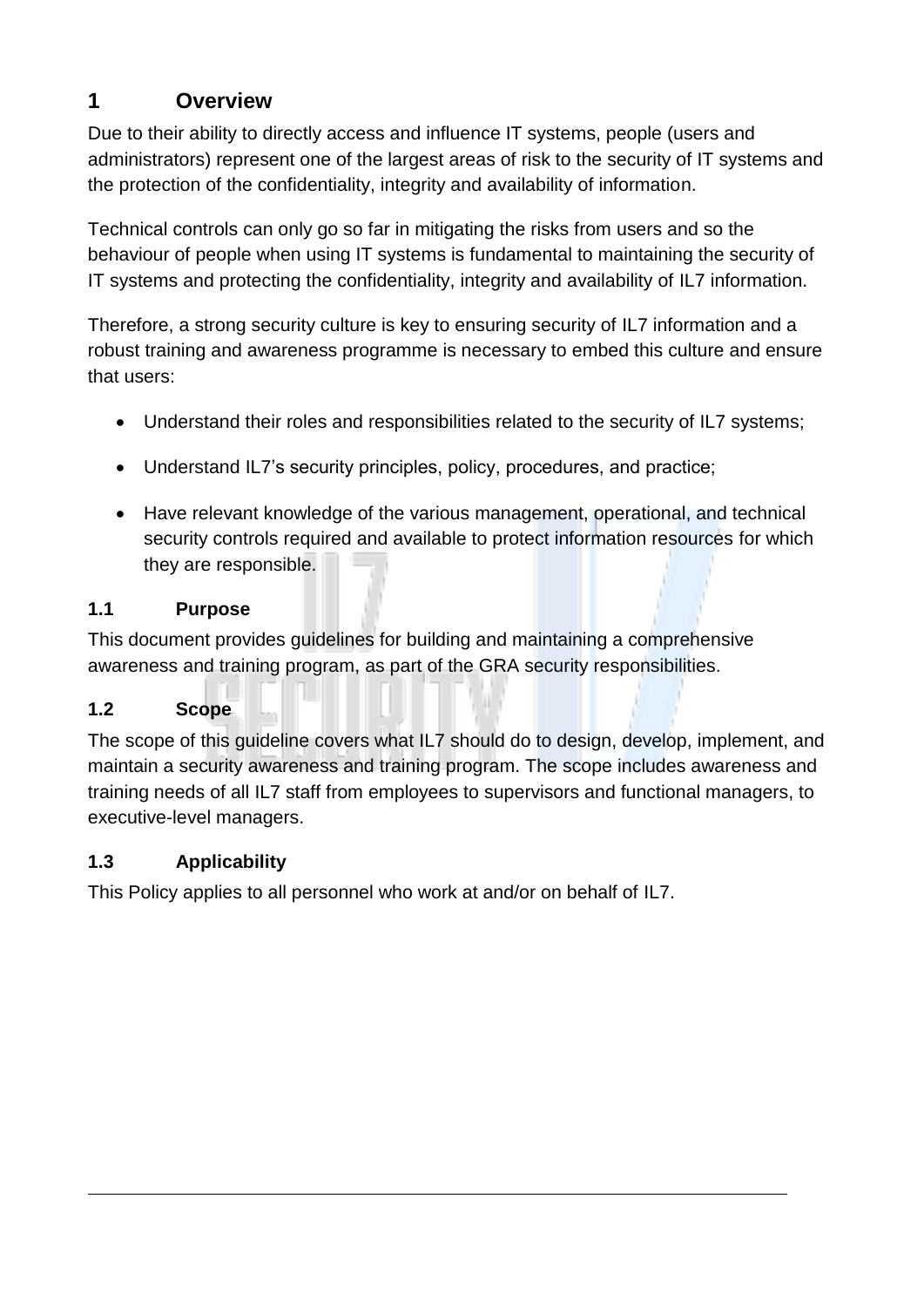# <span id="page-3-0"></span>**2 Cyber TrainingPolicy**

## <span id="page-3-1"></span>**2.1 Policy and Controls**

This Policy is written to ensure that the outcomes of the following Cyber Security Principles are met:

• SP-02 Security Awareness education and Culture (Ref [1])

This Policy implements the following NIST controls, which are detailed in NIST Special Publication 800-53 (Ref [2]):

- AT-1 Security awareness and training policy and procedures
- AT-2 Security awareness and training
- AT-3 Role-based security training
- AT-4 Security training records
- IR-2 Incident response training
- IR-9 (2) Training (response)
- SA-16 Developer-provided training
- SA-19 (1) Anti-counterfeit training
- PM-14 Testing, training, and monitoring
- PM-16 Threat awareness program

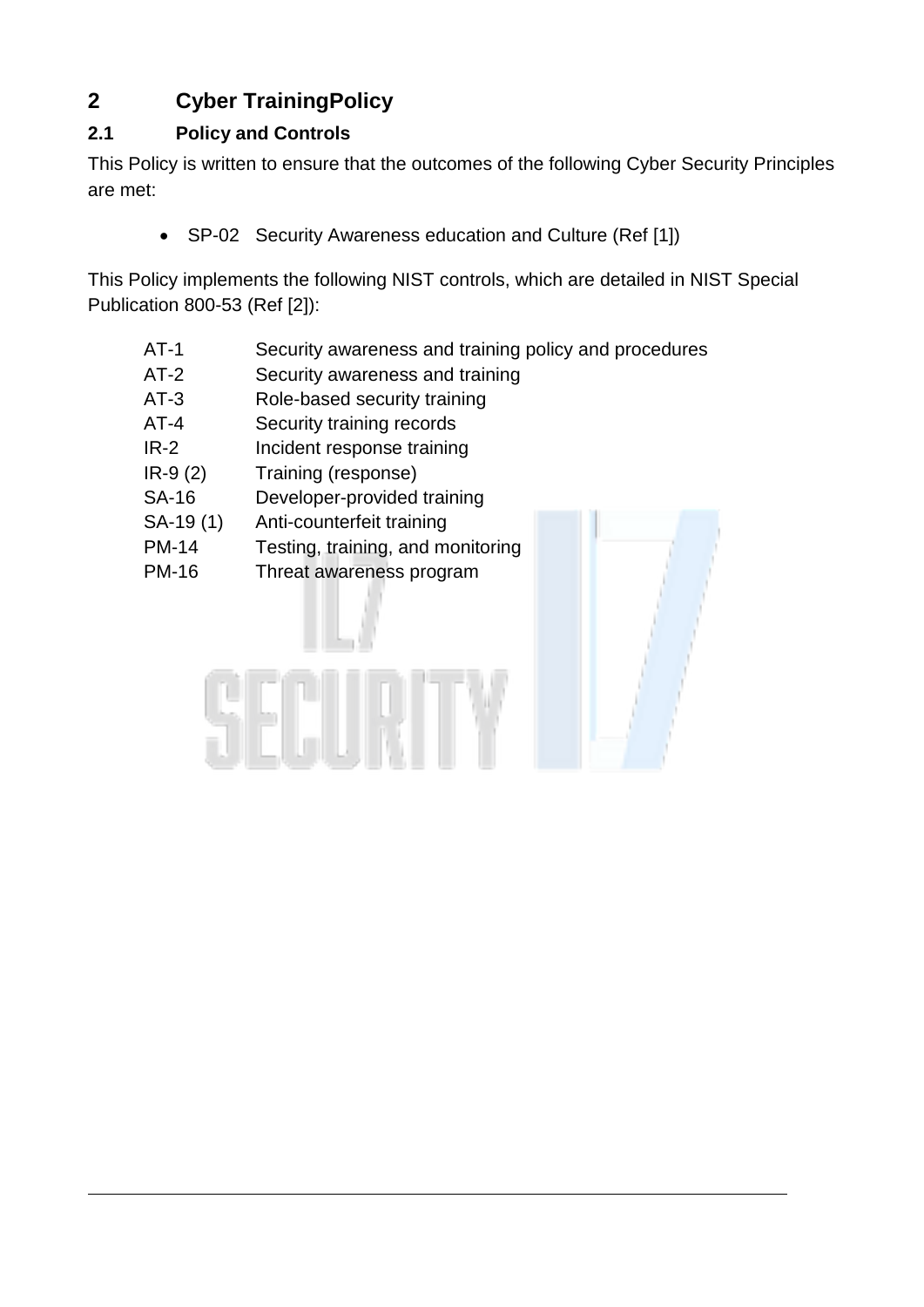## <span id="page-4-0"></span>**3 General Requirements**

IL7 seeks to administer training and oversee personnel with significant responsibilities for information security.

Management shall ensure that:

| <b>Policy</b><br>ID | <b>Policy Requirement</b>                                                                                                                                                                                                                                                                             |
|---------------------|-------------------------------------------------------------------------------------------------------------------------------------------------------------------------------------------------------------------------------------------------------------------------------------------------------|
| 3.1                 | A security awareness and training program is constructed, documented and<br>reviewed at regular intervals [NIST AT-1, PM-14].                                                                                                                                                                         |
| 3.2                 | All personnel are given security training for all systems they will use at IL7.<br>Induction training is given to staff together with periodic refresher training<br>and training on new systems any staff member may be asked to use. [NIST<br>$AT-2$ ].                                             |
| 3.3                 | Full refresher training must be provided at least annually and 'top up' training<br>provided throughout the year. 'Top-up' training must be provided in the event<br>of a security incident, identification of poor security practice, changes in the<br>operational environment and incident trends. |
| 3.4                 | All staff receive briefings on pertinent security threats and threat intelligence<br>that may affect them and the work of IL7. [NIST PM-16].                                                                                                                                                          |
| 3.5                 | All training received by personnel is recorded in a Training Register and the<br>staff member's HR record.                                                                                                                                                                                            |
| 3.6                 | Each IL7 system has a dedicated set of Security Operating procedures, that<br>dictate to users their responsibilities for security when using IL7 system in<br>question.<br>All users must read and sign these Security Operating Procedures prior to                                                 |
|                     | gaining access to the relevant system.                                                                                                                                                                                                                                                                |
| 3.7                 | In addition to classroom/presentation based training, security awareness<br>programmes can and should include of other media such as poster<br>campaigns, security exercises and team meetings.                                                                                                       |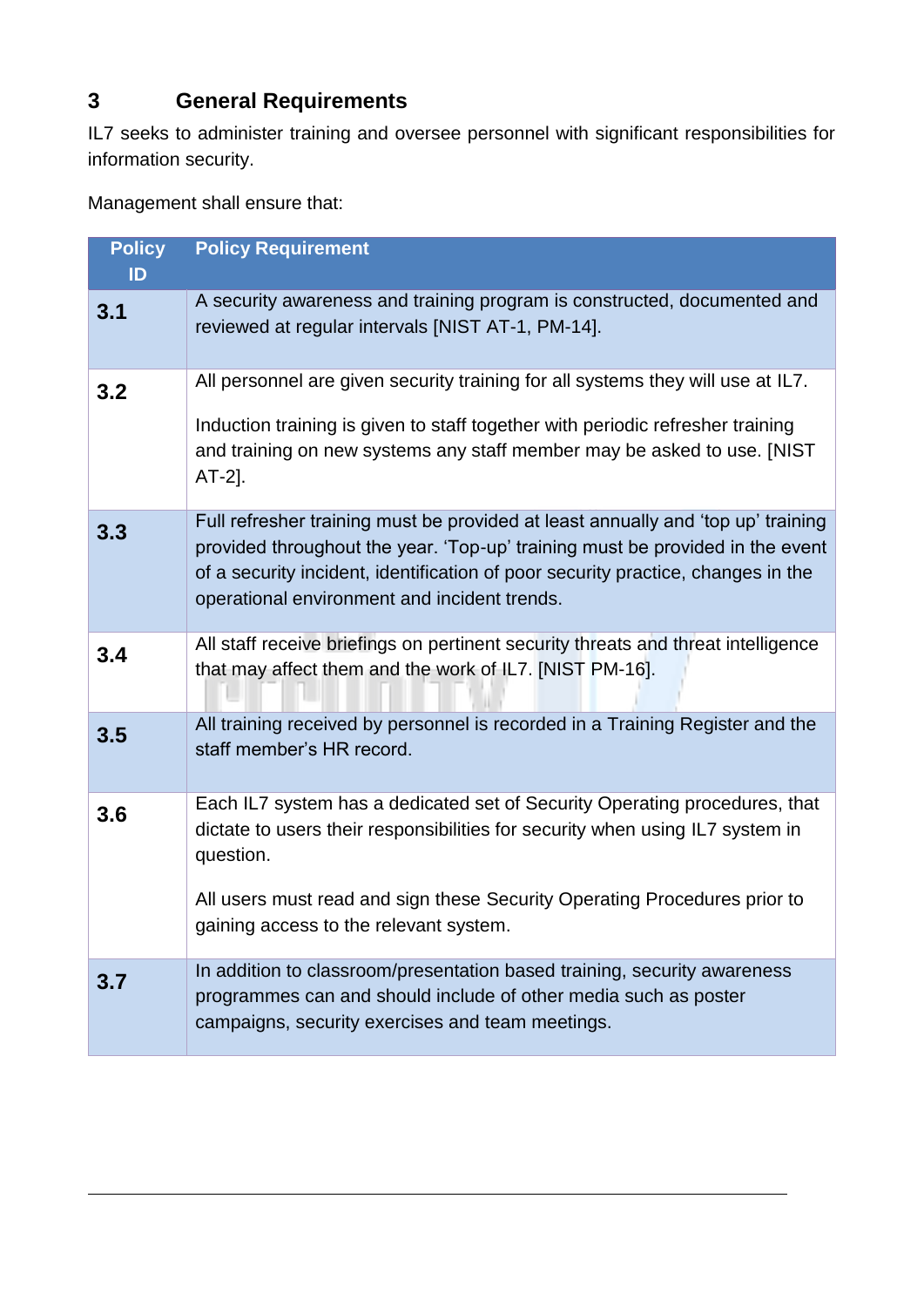# <span id="page-5-0"></span>**4 Training Leads shall ensure that:**

| <b>Policy</b><br>ID | <b>Policy Requirement</b>                                                                                                                |  |
|---------------------|------------------------------------------------------------------------------------------------------------------------------------------|--|
| 4.1                 | All security training includes:                                                                                                          |  |
|                     | Data Classification and Handling;<br>$\bullet$                                                                                           |  |
|                     | Training on identifying and report insider threats [NIST AT-2 (2)];                                                                      |  |
|                     | Training on identifying and reporting social engineering and phishing<br>attacks [NIST AT-2 $(3)$ ];                                     |  |
|                     | Training on the steps to take in a security incident, in line with the<br>Security Incident Management Policy (Ref [3]) [NIST IR-2]; and |  |
|                     | Training on how to prevent and mitigate data loss, particularly the<br>loss of personal data. [NIST IR-9(2)]                             |  |
|                     | Information where staff may find further information (for example IL7<br>$\bullet$<br>Security Policy and the NCSC Website).             |  |
| 4.2                 | All security training includes practical exercises that simulate a realistic<br>range of security incidents [NIST AT-2 (1), AT-3 (3)].   |  |

# SECURITY

-7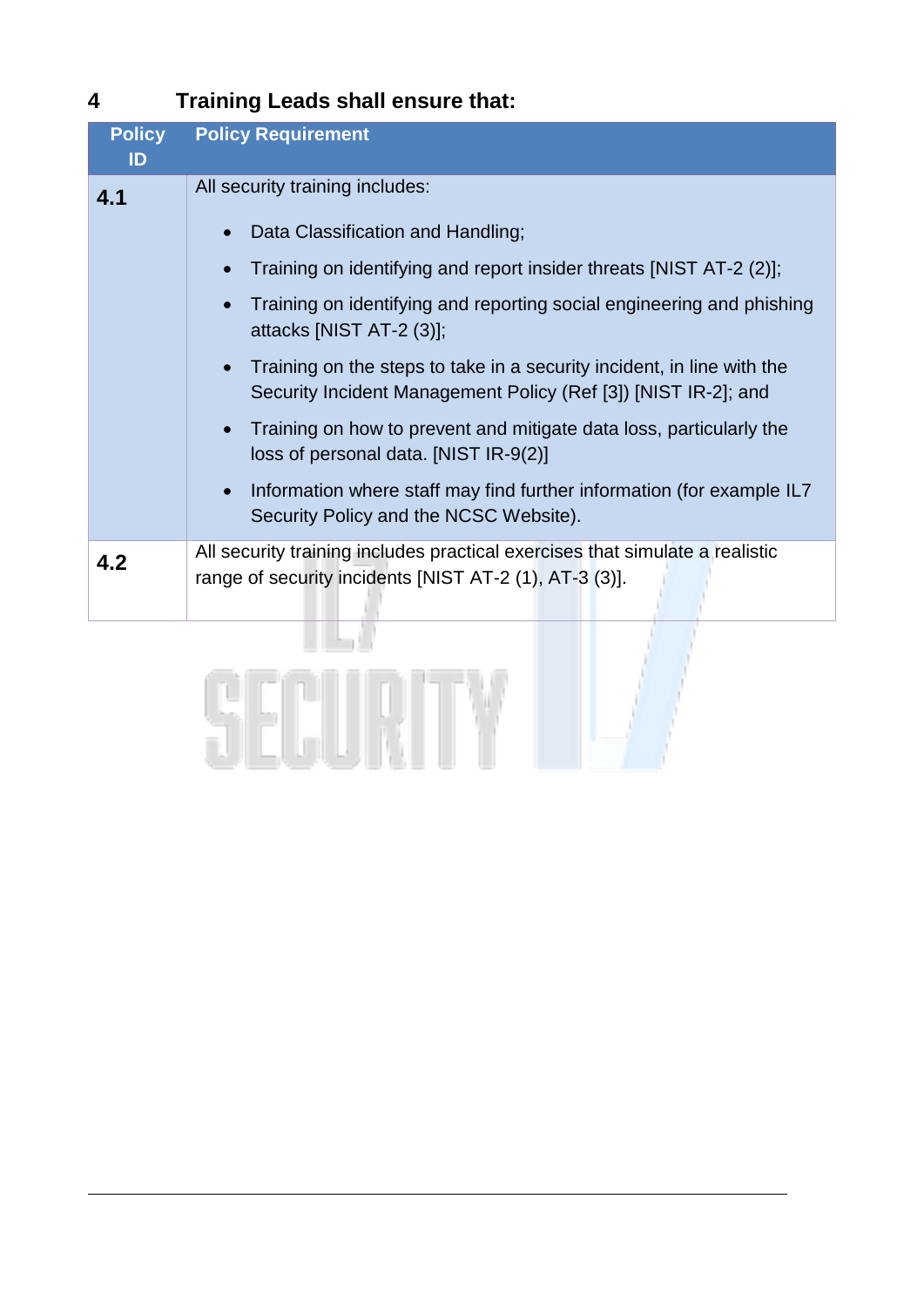# <span id="page-6-0"></span>**5 Project Specialisation Requirements**

Team, Programme and Projects Leads shall ensure that:

| <b>Policy</b><br>ID | <b>Policy Requirement</b>                                                                                                                                                                                                                                 |
|---------------------|-----------------------------------------------------------------------------------------------------------------------------------------------------------------------------------------------------------------------------------------------------------|
| 5.1                 | A training needs analysis is carried out to determine which, if any, roles<br>within the team warrant additional security training beyond IL7 baseline.<br>This should also consider any legislative or regulatory requirements affecting<br>the project. |
| 5.2                 | All pertinent security information is distributed to all team, programme or<br>project staff.                                                                                                                                                             |
| 5.3                 | If a role on the team requires additional security training, then all staff in that<br>role shall take the training.<br>Staff must have regular refresher training and training updates as systems<br>change. [NIST AT-3].                                |
| 5.4                 | Where a team develops a system or service, then security training will be<br>given to the users covering its operation and of its privacy functions. [NIST<br>SA-16].                                                                                     |
| 5.5                 | Where a team procures external services or goods, then training on<br>detecting and handling insecure, counterfeit or substandard products is<br>given to the team members. [NIST SA-19 (1)].                                                             |